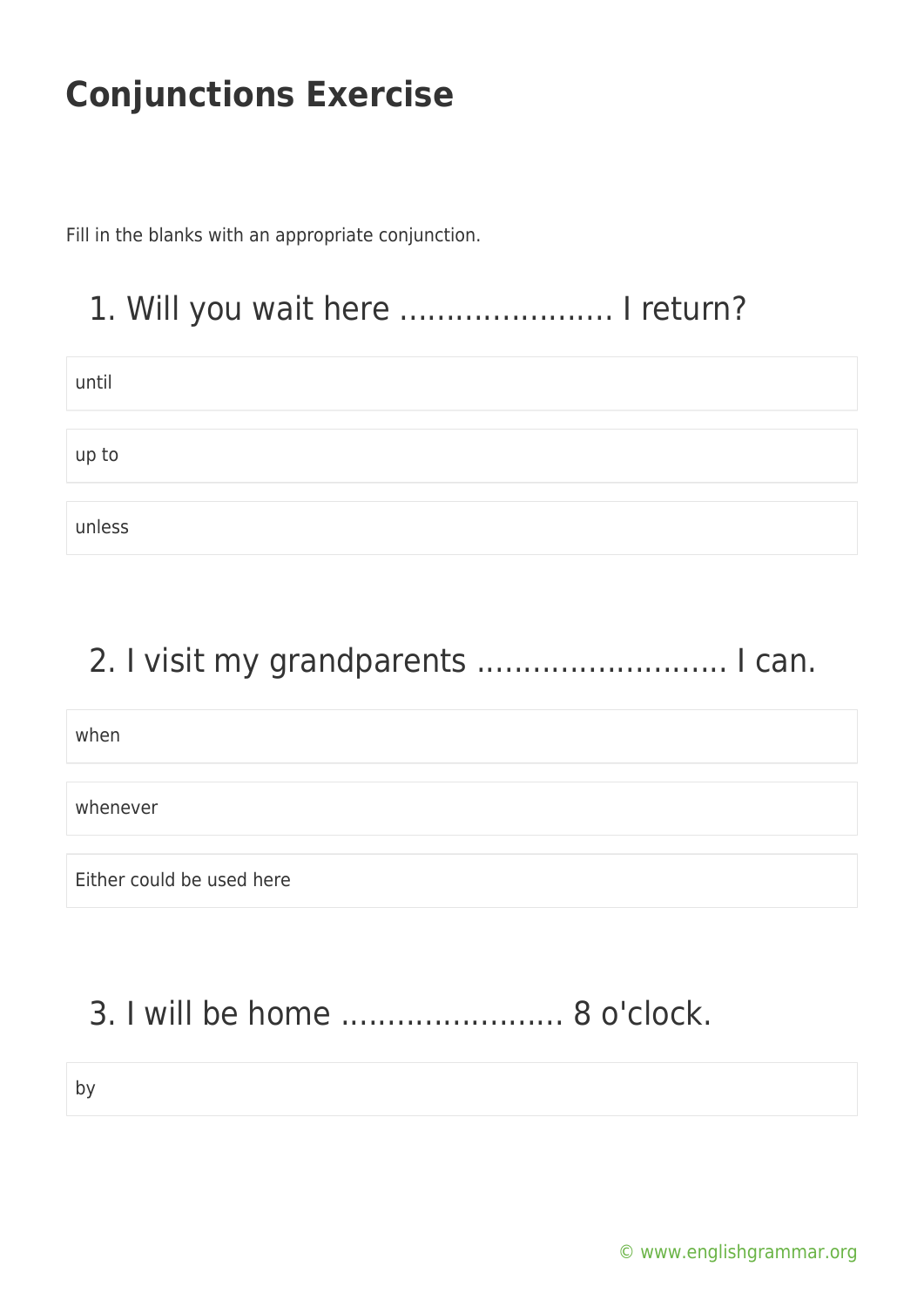within on

### 4. I was relieved ............................ it finished.

when whenever while

#### 5. You must finish the job ........................ you leave.

| when   |  |  |  |
|--------|--|--|--|
| before |  |  |  |
| as     |  |  |  |

[© www.englishgrammar.org](https://www.englishgrammar.org/)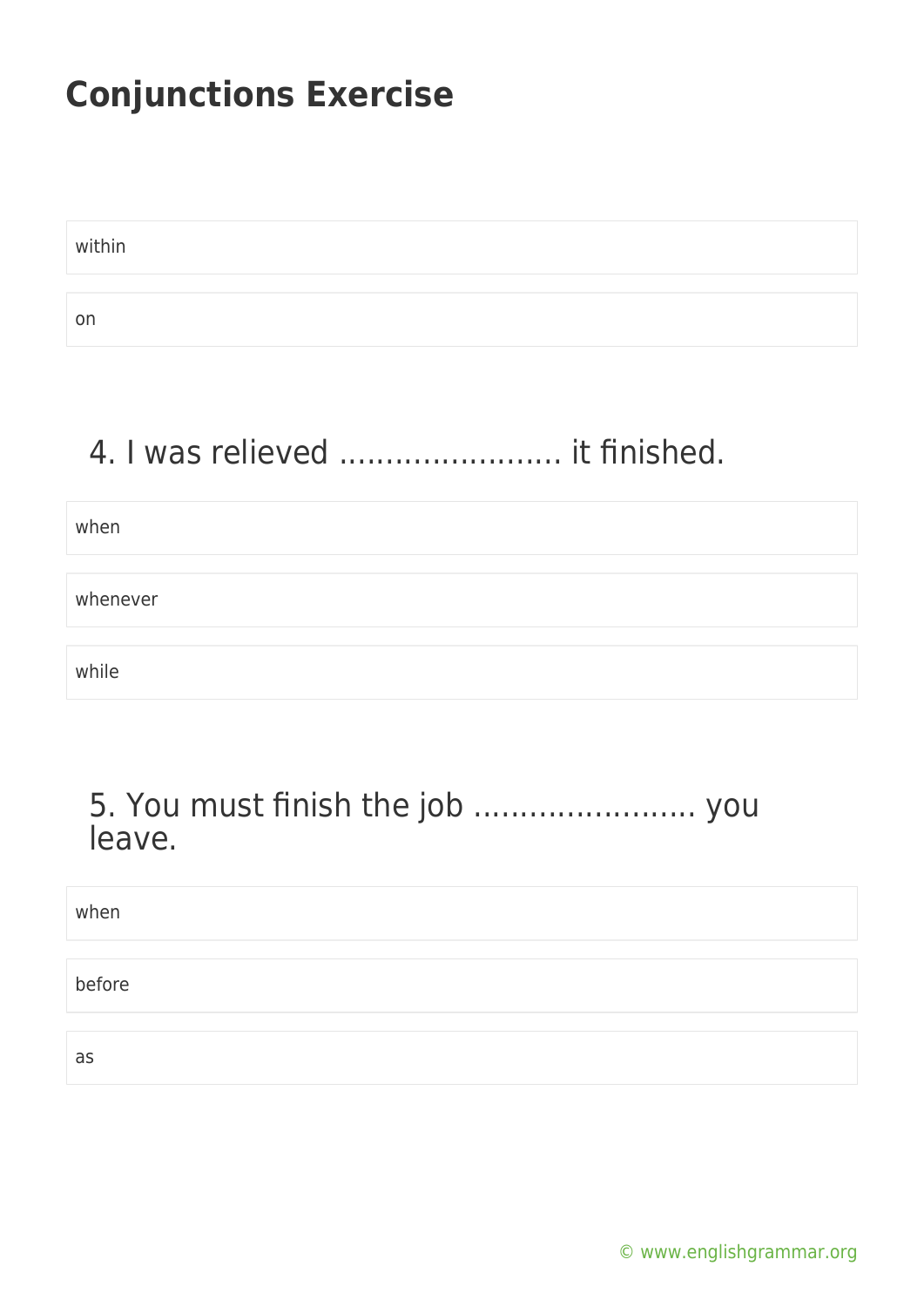#### 6. I injure my ankle .......................... I play football.

when

whenever

Either could be used here

### 7. I injured my knee .............................. playing football yesterday.

when

while

Either could be used here

#### 8. I told her the news ............................ she arrived.

Please select 2 correct answers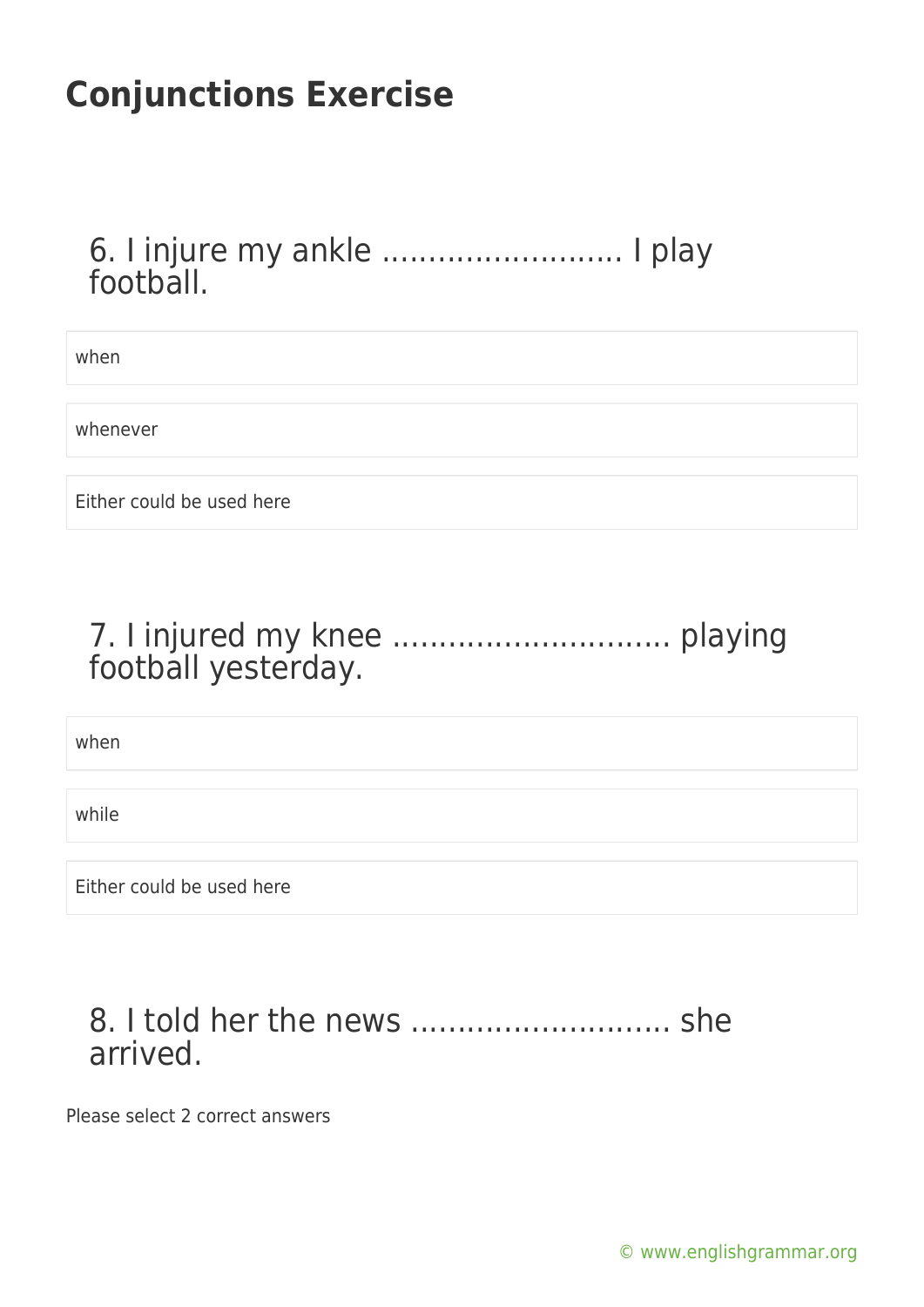moment the moment as soon as

### 9. I will buy it only .......................... you reduce the price.

if

whether

Either could be used here

### 10. .......................... I was sleepy, I sat through the lecture.

As

Though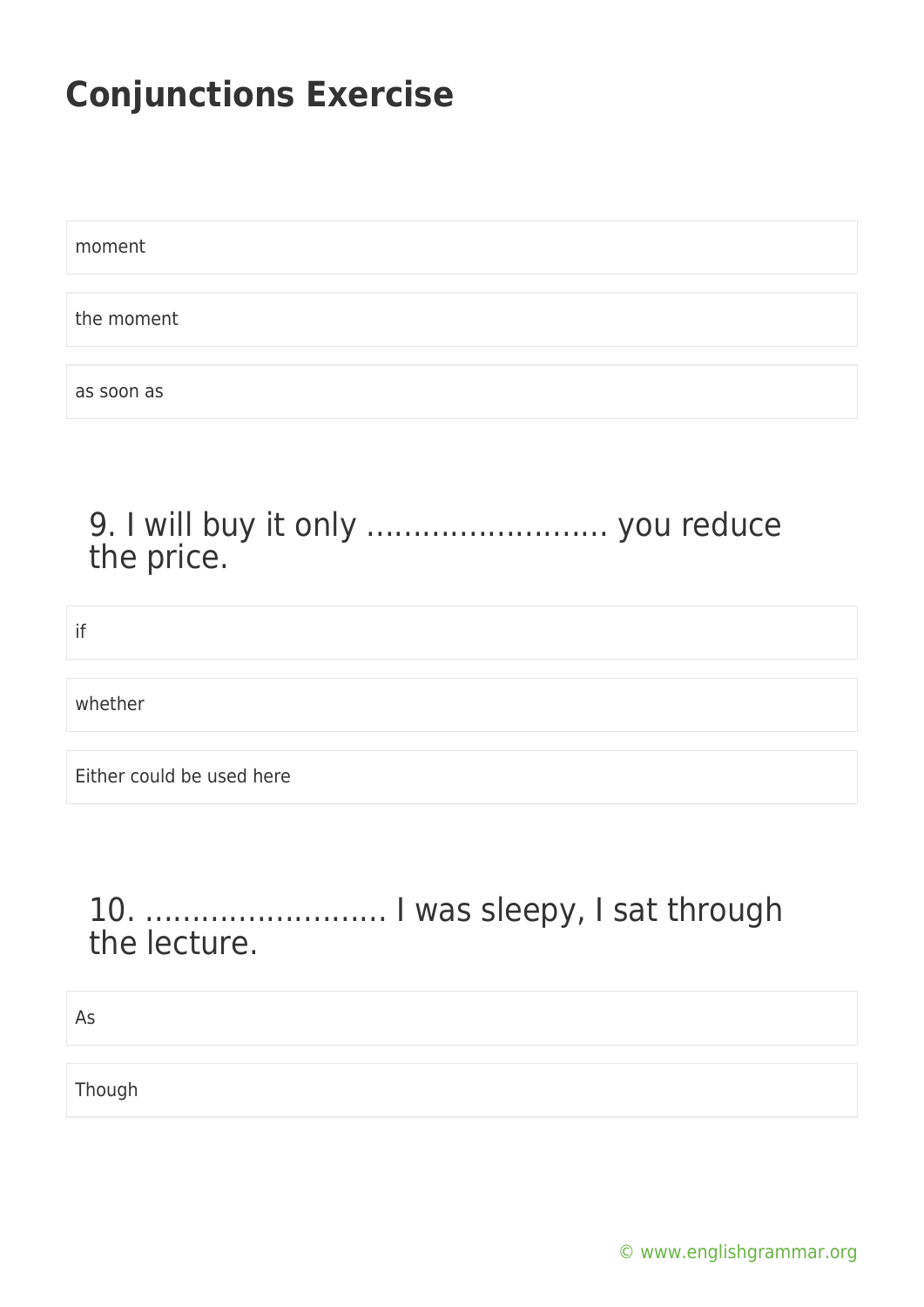Even if

## 11. I was tired ........................... I didn't go.

| S <sub>0</sub> |  |  |
|----------------|--|--|
| hence          |  |  |
| therefore      |  |  |

#### 12. ........................ art does not offer good career prospects, few people are interested in pursuing it.

| Since |  |
|-------|--|
|       |  |
| If    |  |
|       |  |
| Thus  |  |

[© www.englishgrammar.org](https://www.englishgrammar.org/)